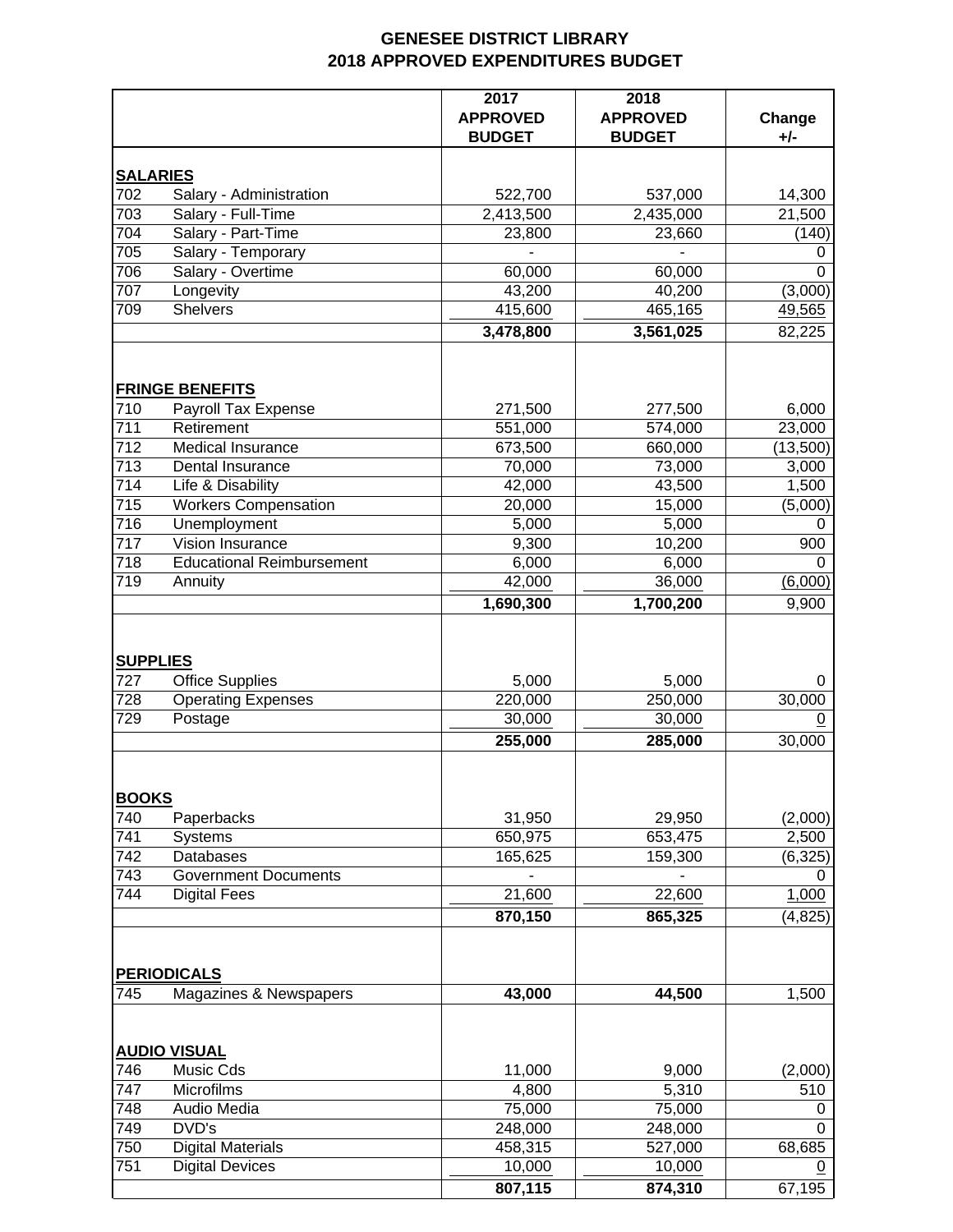## **GENESEE DISTRICT LIBRARY 2018 APPROVED EXPENDITURES BUDGET**

|                  |                                      | 2017<br><b>APPROVED</b><br><b>BUDGET</b> | 2018<br><b>APPROVED</b><br><b>BUDGET</b> | Change<br>+/-   |
|------------------|--------------------------------------|------------------------------------------|------------------------------------------|-----------------|
|                  | <b>CONTRACTUAL SERVICES</b>          |                                          |                                          |                 |
| 802              | Attorney                             | 30,000                                   | 45,000                                   | 15,000          |
| 803              | Payroll                              | 15,000                                   | 15,000                                   | 0               |
| 804              | Auditor                              | 16,000                                   | 17,500                                   | 1,500           |
| 805              | <b>Consulting Fees</b>               | 10,000                                   | 7,000                                    | (3,000)         |
| 806              | Programming                          | 93,000                                   | 93,000                                   | $\Omega$        |
| 807              | Software                             | 55,000                                   | 58,550                                   | 3,550           |
| 808              | <b>Staff Development</b>             | 8,000                                    | 10,000                                   | 2,000           |
| 810              | <b>Collection Costs</b>              | 30,000                                   | 25,000                                   | (5,000)         |
| 829              | <b>OCLC &amp; MARC</b>               | 63,800                                   | 68,100                                   | 4,300           |
|                  |                                      | 320,800                                  | 339,150                                  | 18,350          |
|                  | <b>TELEPHONE</b>                     |                                          |                                          |                 |
| 850              | Telephone                            | 210,000                                  | 225,000                                  | 15,000          |
| <b>TRAVEL</b>    |                                      |                                          |                                          |                 |
| 860              | Travel - Regular                     | 25,000                                   | 25,000                                   | 0               |
| 861              | Travel - Workshop                    | 7,000                                    | 10,000                                   | 3,000           |
| 863              | Gas & Oil                            | 6,000                                    | 7,000                                    | 1,000           |
|                  |                                      | 38,000                                   | 42,000                                   | 4,000           |
| <b>PRINTING</b>  |                                      |                                          |                                          |                 |
| 900              | <b>Public Relations</b>              | 105,000                                  | 105,000                                  | 0               |
| 901              | Elections                            |                                          |                                          | $\pmb{0}$       |
| 902              | Advertising/Recruitment              |                                          |                                          | $\pmb{0}$       |
| 903              | Printing & Publishing                | 46,000                                   | 46,000                                   | $\pmb{0}$       |
| 904              | Events, Sponsorships & Themes        | 38,000                                   | 38,000                                   | $\underline{0}$ |
|                  |                                      | 189,000                                  | 189,000                                  | $\mathbf 0$     |
|                  | <b>INSURANCE</b>                     |                                          |                                          |                 |
| 910              | <b>Building &amp; Contents</b>       | 18,000                                   | 20,000                                   | 2,000           |
| 911              | Liability & Bonds                    | 9,000                                    | 9,500                                    | 500             |
| 912              | Car                                  | 4,000                                    | 4,000                                    | 0               |
|                  |                                      | 31,000                                   | 33,500                                   | 2,500           |
| <b>UTILITIES</b> |                                      |                                          |                                          |                 |
| 920              | <b>Public Utilities</b>              | 50,000                                   | 55,000                                   | 5,000           |
|                  | <b>REPAIRS &amp; MAINTENANCE</b>     |                                          |                                          |                 |
| 930              | Equipment - Repairs & Maintenance    | 10,000                                   | 12,000                                   | 2,000           |
| 931              | <b>Equipment - Service Contracts</b> | 100,000                                  | 105,750                                  | 5,750           |
| 933              | Equipment - Lease                    | 36,000                                   | 40,000                                   | 4,000           |
| 934              | Building - Repairs & Maintenance     | 17,000                                   | 17,000                                   | 0               |
| 935              | <b>Building - Service Contracts</b>  | 80,000                                   | 80,000                                   | 0               |
| 936              | <b>Building - Supplies</b>           | 7,000                                    | 7,500                                    | 500             |
| 937<br>938       | <b>Computer Parts</b><br>Computers   | 5,000                                    | 7,000                                    | 2,000<br>0      |
|                  |                                      | 100,000<br>355,000                       | 100,000<br>369,250                       | 14,250          |